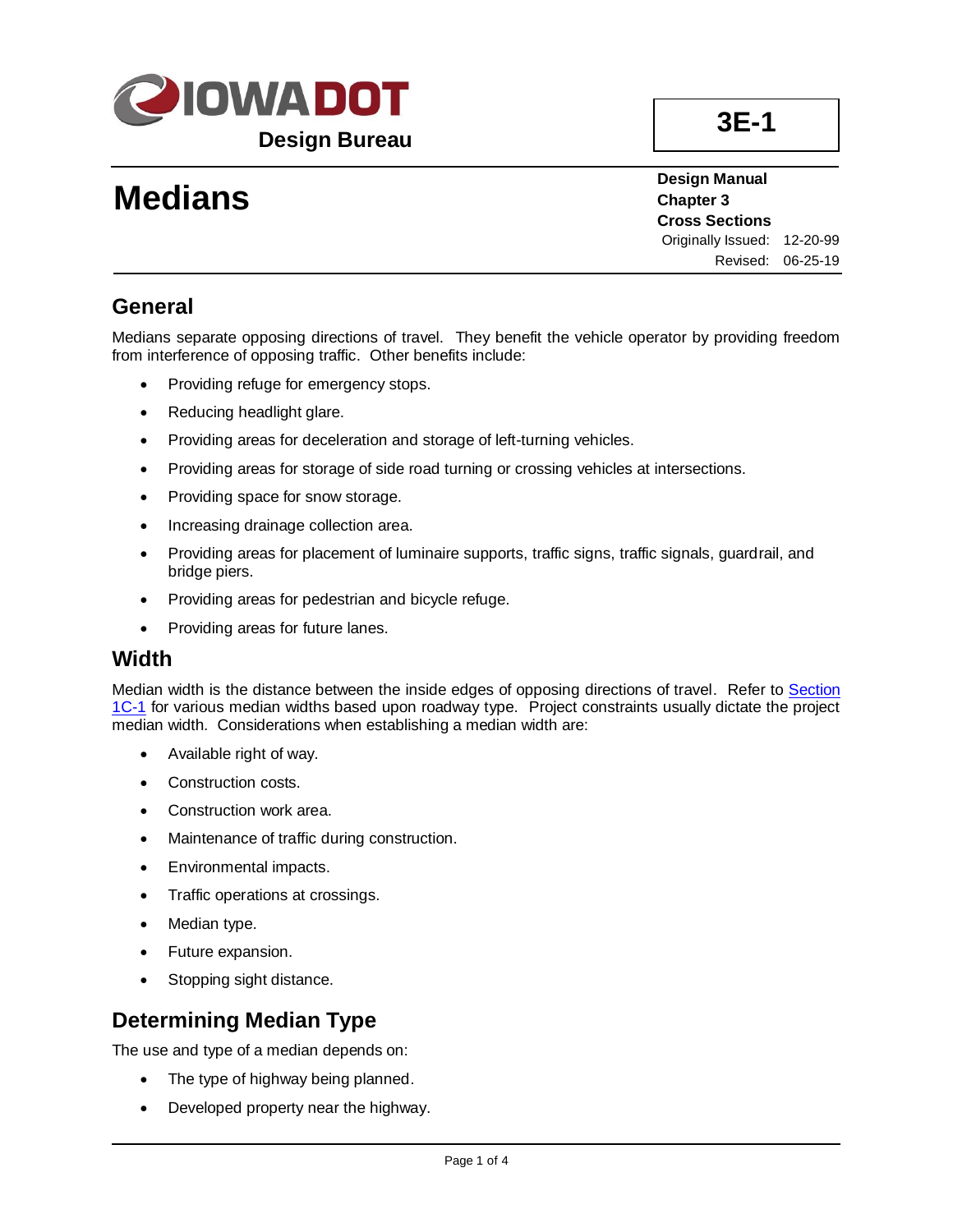- The type of access control.
- Available right-of-way.

## **Types of Medians**

The four basic types of medians are:

- Depressed.
- Closed.
- Raised.
- Painted or Flush.

#### **Depressed Medians**

Depressed medians have a common ditch between divided highways. A depressed median provides room for storing snow in rural areas. A narrow median width can introduce problems with either shallow ditches or steep foreslopes. These are best avoided with a median width wide enough for proper shoulder widths, flat foreslopes, and a ditch depth that provides enough cover for median pipes beneath the roadway.





#### **64 Foot Median Width**

A 64 foot median is the standard median width the Iowa Department of Transportation has used for the quite some time on multi-lane rural facilities. The 64 foot median provides 30 feet of clear zone to bridge piers within the median for each direction of travel and 4 feet for the median pier. This median width also allows the following: sufficient width for shoulders, a resurfacing lip, 6:1 foreslopes, a 4 foot deep ditch, and space to store a conventional school bus.

#### **82 Foot Median Width**

An 82 foot median is the standard median width for rural Interstates. This width provides future expansion within the median from a 4-lane facility to an 8-lane facility with a closed median width of 34 feet. Expanding the facility within the median provides expansion within the right of way and highway infrastructure. Rural Interstates designed for a day of opening 6-lane facility have a 58 foot median in corridors where traffic growth shows a limited need for additional lanes.



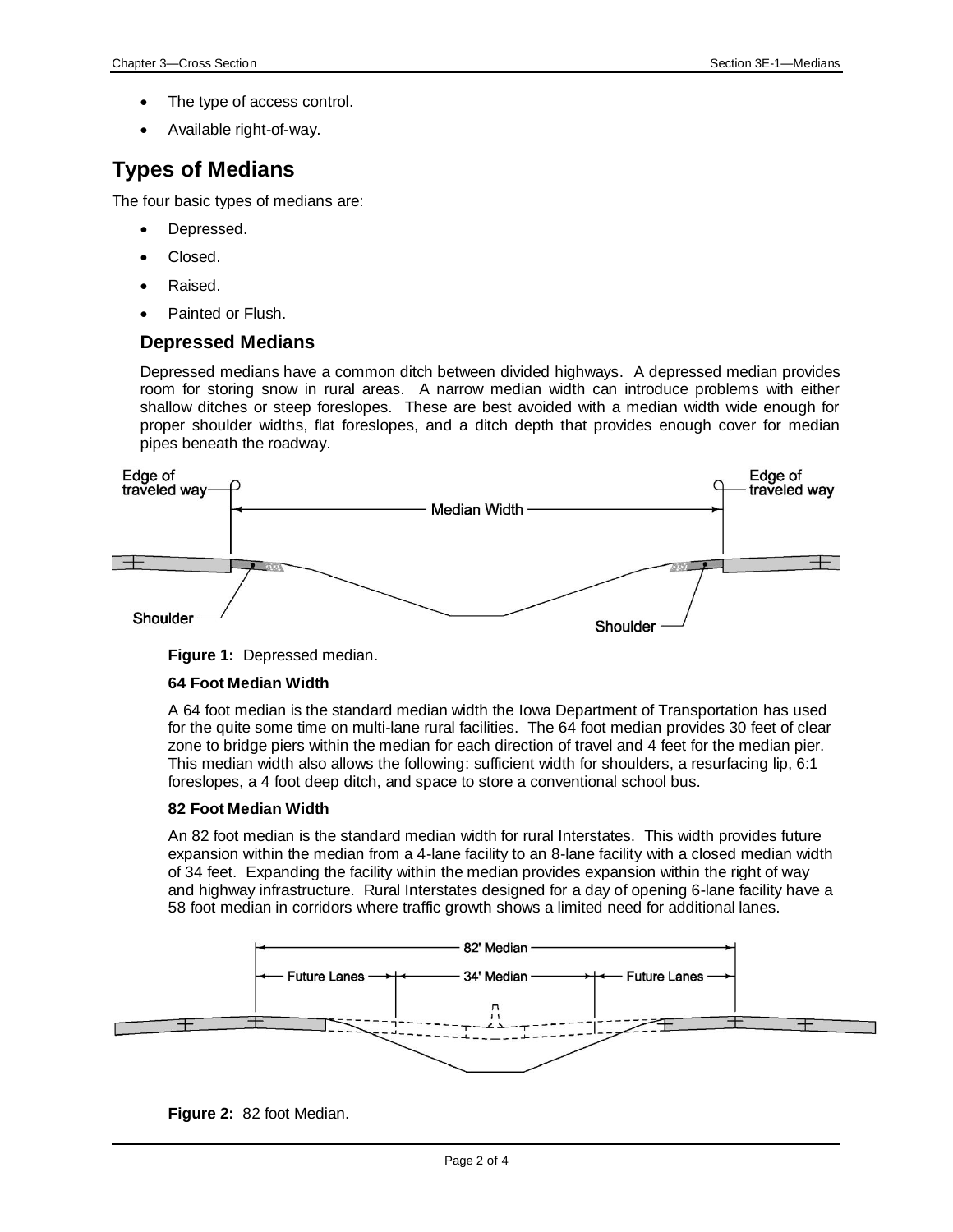#### **Closed Medians**

Closed medians are normally used on multi-lane highways in urban areas with limited right of way. A narrow closed median can introduce problems with shoulder cross slope near median intakes and where the roadway is superelevated. These are best avoided by a median wide enough for proper shoulder widths, intakes located within the median pad, and superelevating the roadway as shown in th[e PV Standard Road Plan](../stdplne_pv) series.

#### **34 Foot Median Width**

A 34 foot median is the standard median width for a closed median facility. The 34 foot median provides 12 foot inside shoulders and a 10 foot median pad for the concrete barrier rail.





#### **Raised Medians**

Raised medians are normally used on roadways to increase access control to prevent mid-block left turns. Raised medians give delineation for left-turn lanes and give a pedestrian refuge area within the channelizing island. Raised medians are also used on transitional facilities to alert drivers that the driving environment is changing. To optimize operations at signalized intersections, use a narrow median width.

#### **16 Foot Median Width**

A 16 foot median provides channelization for a 12 foot left turn lane with a 4 foot channelizing island, measured between the face of the curbs. Use a wider channelizing island for pedestrian/bicycle refuge. Refer to [Chapter 12](../design-manual#chapter12) for pedestrian and bicycle design criteria.

#### **18.5 Foot Median Width**

An 18.5 foot median provides a 2.5 foot curb offset for through lanes, and channelization for a 12 foot left turn lane with a 4 foot raised channelizing island, measured between the face of the curbs. Use a wider channelizing island for pedestrian/bicycle refuge. Refer to [Chapter 12](../design-manual#chapter12) for pedestrian and bicycle design criteria.



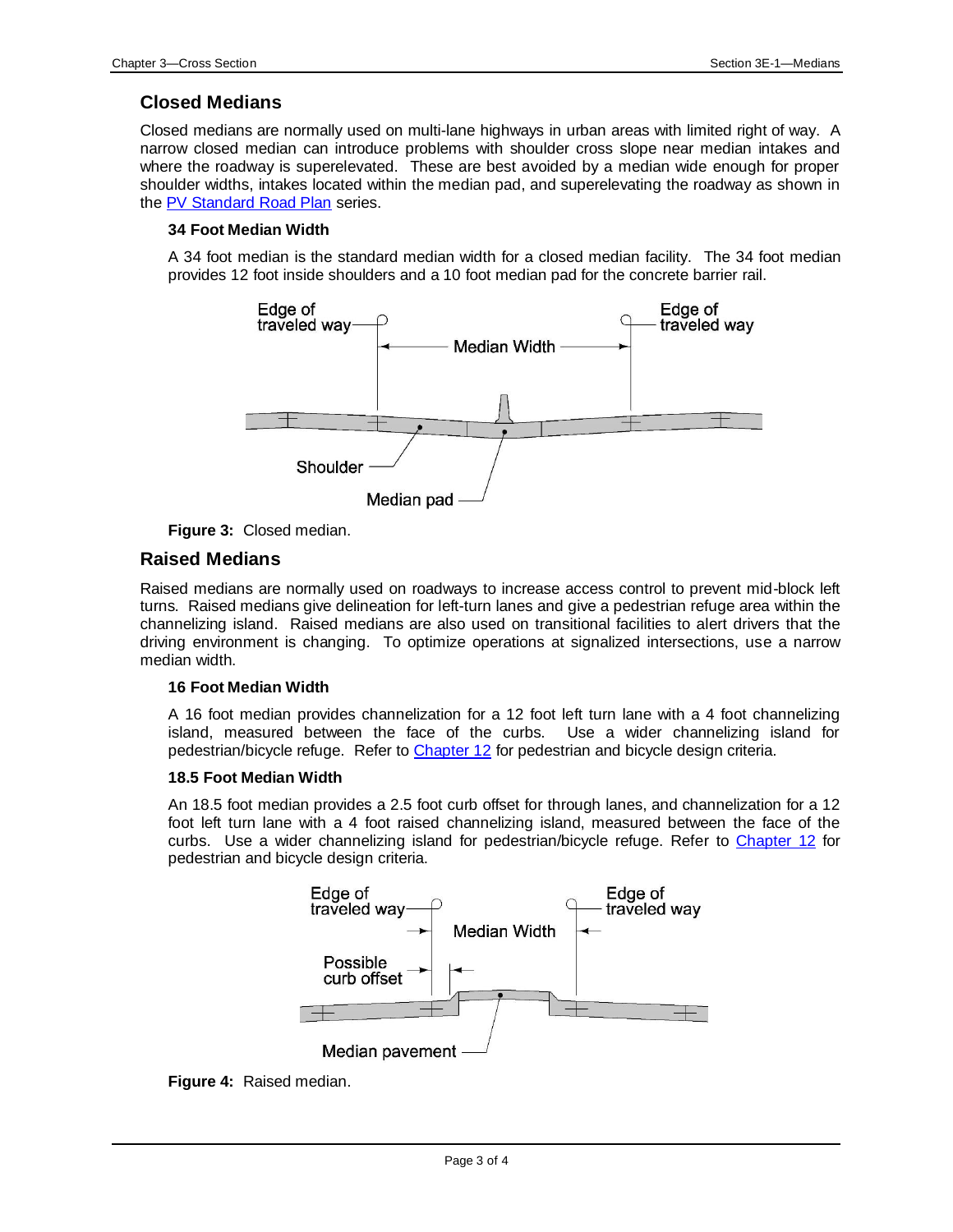#### **Painted Medians or Flush Medians**

Painted or flush medians are normally used for left-turn channelization. Painted medians on roadways with closely spaced accesses provide space to convert to a continuous two-way left-turn lane. Painted medians are less hindrance to maintenance activities and are commonly used in rural areas, stop-controlled intersections, signalized intersections with limited right of way, and along corridors with closely spaced commercial entrances.

#### **14 Foot Median Width**

A 14 foot median is adequate for a continuous two-way left-turn lane.

#### **16 Foot Median Width**

A 16 foot median provides channelization for a 12 foot left turn lane with a 4 foot painted channelizing island.